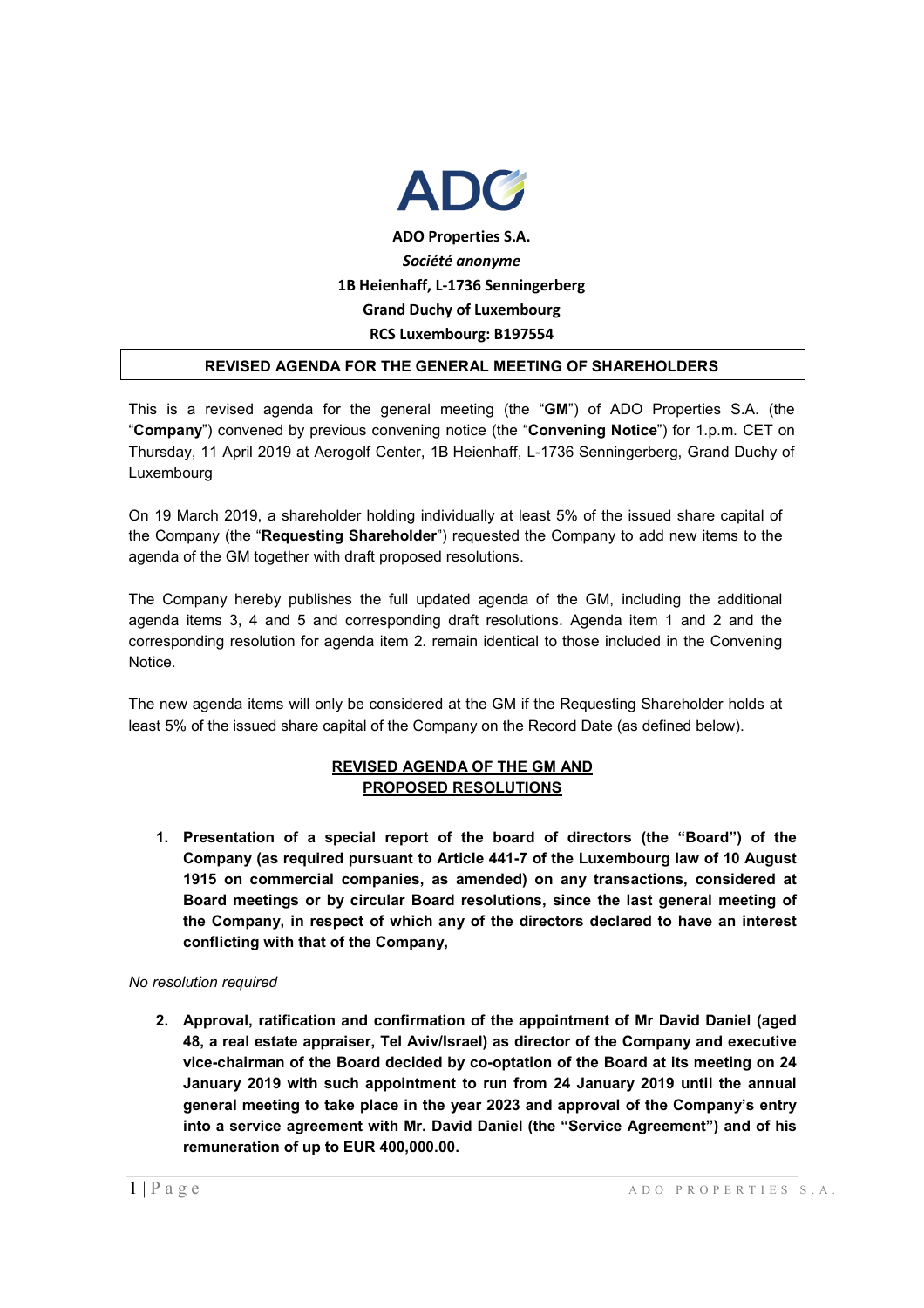### *Draft resolution:*

The General Meeting approves, ratifies and confirms the appointment of Mr David Daniel as a director of the Company and executive vice-chairman which was decided by co-optation of the Board on 24 January 2019 following the resignation of Mr Shlomo Zohar on 15 December 2018. The appointment is confirmed to run from 24 January 2019 until the annual general meeting to take place in the year 2023.

After having reviewed the principal terms of remuneration of Mr David Daniel (the "**Remuneration Terms**"), the General Meeting approves the Company's entry into the Service Agreement on the basis of those Remuneration Terms, including the annual remuneration set out therein of up to EUR 400,000.00 (which, according to the Remuneration Terms, accrues from 24 January 2019).

**3. Ratification and confirmation of the appointment of Mr. Moshe Dayan as director of the Company who was appointed by co-optation of the Board in place of Mr. Moshe Lahmani for a period running from 12 March 2019 until the annual general meeting of the Company to take place in the year 2019. Approval of the further appointment of Mr.Moshe Dayan as director of the Company until the annual general meeting of the Company to take place in the year 2023.** 

# *Draft resolution:*

The General Meeting ratifies and confirms the appointment of Mr. Moshe Dayan as director of the Company who was appointed by co-optation of the Board in place of Mr. Moshe Lahmani for a period running from 12 March 2019 until the annual general meeting of the Company to take place in the year 2019. The General Meeting further approves the continued appointment of Mr. Moshe Dayan as director of the Company until the annual general meeting of the Company to take place in the year 2023.

**4. Ratification and confirmation of the appointment of Mr. Sebastian-Dominik Jais as director of the Company who was appointed by co-optation of the Board in place of Mr. Yuval Dagim for a period running from 12 March 2019 until the annual general meeting of the Company to take place in the year 2019. Approval of the further appointment of Mr.Sebastian-Dominik Jais as director of the Company until the annual general meeting of the Company to take place in the year 2023.** 

### *Draft resolution:*

The General Meeting ratifies and confirms the appointment of Mr. Sebastian-Dominik Jais as director of the Company who was appointed by co-optation of the Board in place of Mr. Yuval Dagim for a period running from 12 March 2019 until the annual general meeting of the Company to take place in the year 2019. The General Meeting further approves the continued appointment of Mr. Sebastian-Dominik Jais as director of the Company until the annual general meeting of the Company to take place in the year 2023.

**5. Approval of the appointment of Mr. Papadimitriou Constantin as director of the Company for a period running from the date of the present general meeting until the annual general meeting of the Company to take place in the year 2023.**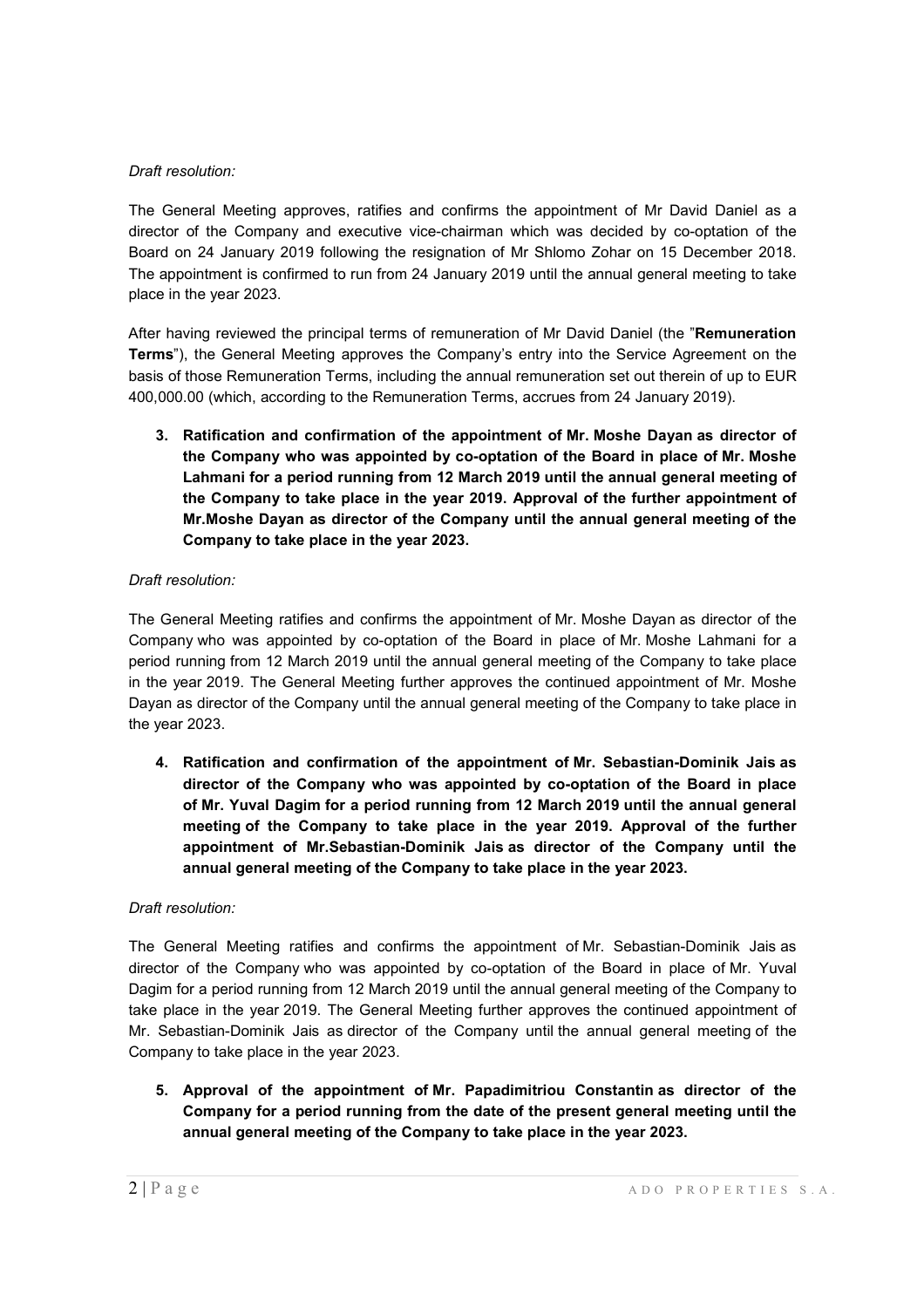### *Draft resolution:*

The General Meeting approves the appointment of Mr Papadimitriou Constantin as director of the Company for a period running from the date of the present general meeting until the annual general meeting of the Company to take place in the year 2023.

\*\*\*\*\*

# **FOR THE AVOIDANCE OF DOUBT THE GM REFERRED TO HEREIN IS NOT THE ANNUAL GENERAL MEETING OF THE COMPANY WHICH IS EXPECTED TO BE HELD LATER IN 2019**

# **I AVAILABLE INFORMATION AND DOCUMENTATION**

The following additional documentation shall be available on the Company's website http://www.ado.properties/ and at the Company's registered office in Luxembourg no later than the date of publication of this revised agenda in the Luxembourg Official Gazette (*Receuil Electronique des Sociétés et Associations*) and in the Luxembourg newspaper WORT:-

- this revised agenda of the GM which contains draft resolutions on the new agenda items;
- the curriculum vitaes of Mr. Moshe Dayan, Mr. Sebastian-Dominik Jais and Mr. Papadimitriou Constantin;
- the revised proxy and voting form to be used if voting by proxy or by correspondence (the "**Revised Proxy and Voting Form**")

Shareholders may obtain a copy of the full text of any document to be made available by the Company at the GM and draft resolutions proposed to be adopted by the GM upon request by mail, fax or email to BNP Paribas Securities Services, Luxembourg Branch, in its capacity as mandated agent of the Company ("**BNP Paribas**").

### **II QUORUM AND VOTING**

The GM will validly deliberate on all resolutions on the agenda regardless of the number of shareholders present and of the number of shares represented, and the resolutions relating to these agenda items will be adopted by a simple majority of the votes validly cast by shareholders present or represented. Each share is entitled to one vote.

# **III RIGHT OF SHAREHOLDERS TO ADD ITEMS TO THE AGENDA OR TO TABLE ALTERNATIVE RESOLUTIONS**

Shareholders holding individually or collectively at least 5% of the issued share capital of the Company have the right (a) to add new items on the agenda of the GM and/or (b) to table draft resolutions regarding items included or to be included in the agenda of the GM.

Such requests must be in writing and sent to BNP Paribas by post or fax (see contact details in Section VI below) or by email to lux.ostdomiciliees@bnpparibas.com. They must be accompanied by a justification or a draft resolution to be adopted at the GM and must indicate the postal or electronic address at which the Company or BNP Paribas (as the Company's agent) may acknowledge receipt of these requests. The requests must be accompanied by proof (in the form of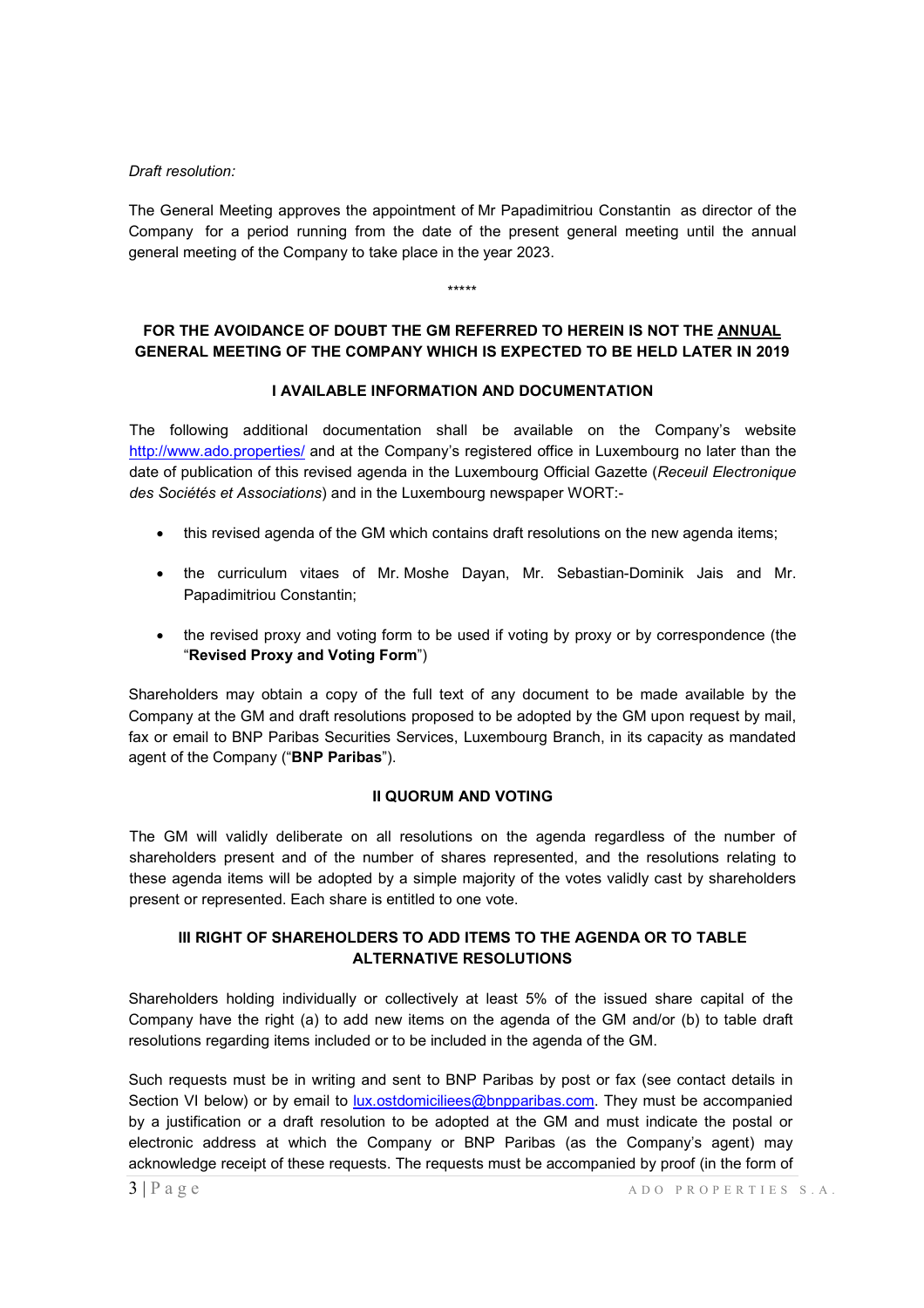a certificate issued the bank, the custodian, professional securities' depositary or the financial institution where the shares are on deposit) that the shareholder(s) hold the required number of shares on the date of the request (i.e. at least 5%). The new agenda points/draft resolutions will only be considered by the GM if the requesting shareholder(s) holds the requisite number of shares also on the Record Date (as defined below).

Any such request and accompanying documents from shareholders must be received by BNP Paribas, not later than the 22<sup>nd</sup> day before the GM (i.e. not later than Wednesday, 20 March 2019).

The Company or BNP Paribas as the Company's agent, shall acknowledge receipt of any such requests within 48 hours of receipt.

The Company shall publish a revised agenda at the latest on the  $15<sup>th</sup>$  day before the GM (i.e. Wednesday, 27 March 2019).

### **IV RIGHT TO ASK QUESTIONS**

Every shareholder has the right to ask questions concerning items on the agenda of the GM during the GM. The Company will respond to such questions on a best efforts basis subject to the measures which it may take to ensure the identification of shareholders, the good order of the GM and its preparation and the protection of confidentiality and the Company's business interests. The Company may, at its discretion, reply to such questions either globally or individually, during the GM.

### **V PARTICIPATION TO THE GM**

The rights of shareholders to participate to the GM and exercise voting rights are subject to such shareholders being shareholders of the Company at midnight (24:00) Luxembourg time on Thursday, 28 March 2019 (the "**Record Date**", i.e. the day falling fourteen (14) days before the date of the GM).

#### **In order to participate to the GM, a shareholder must:-**

**(i) indicate his/her/its intention to participate** at the latest **by 24:00 CET on Thursday, 28 March 2019, the Record Date**. This confirmation of participation must be given in writing (by post or fax (see contact details in Section VI below) or by email to lux.ostdomiciliees@bnpparibas.com) by a shareholder directly or someone on its behalf to BNP Paribas;

**(ii) procure that a Shareholding Confirmation Certificate is received by BNP Paribas** at the latest **by midnight (24:00 CET) on Tuesday, 9 April 2019.** This **"Shareholding Confirmation Certificate**" must indicate the shareholder's name and the number of Company shares held at midnight (24:00) Luxembourg time on the Record Date. The Shareholding Confirmation Certificate shall be issued by the bank, the custodian, professional securities' depositary or the financial institution where the shares are on deposit. A template form can be downloaded from the Company's website at http://www.ado.properties/, and

#### **(iii) depending on whether the shareholder wishes to participate/ vote at the GM:-**

**1. by attendance in person,** he/she/it must simply attend the GM and identify himself/herself with a valid identification card (noting that the Shareholding Confirmation Certificate must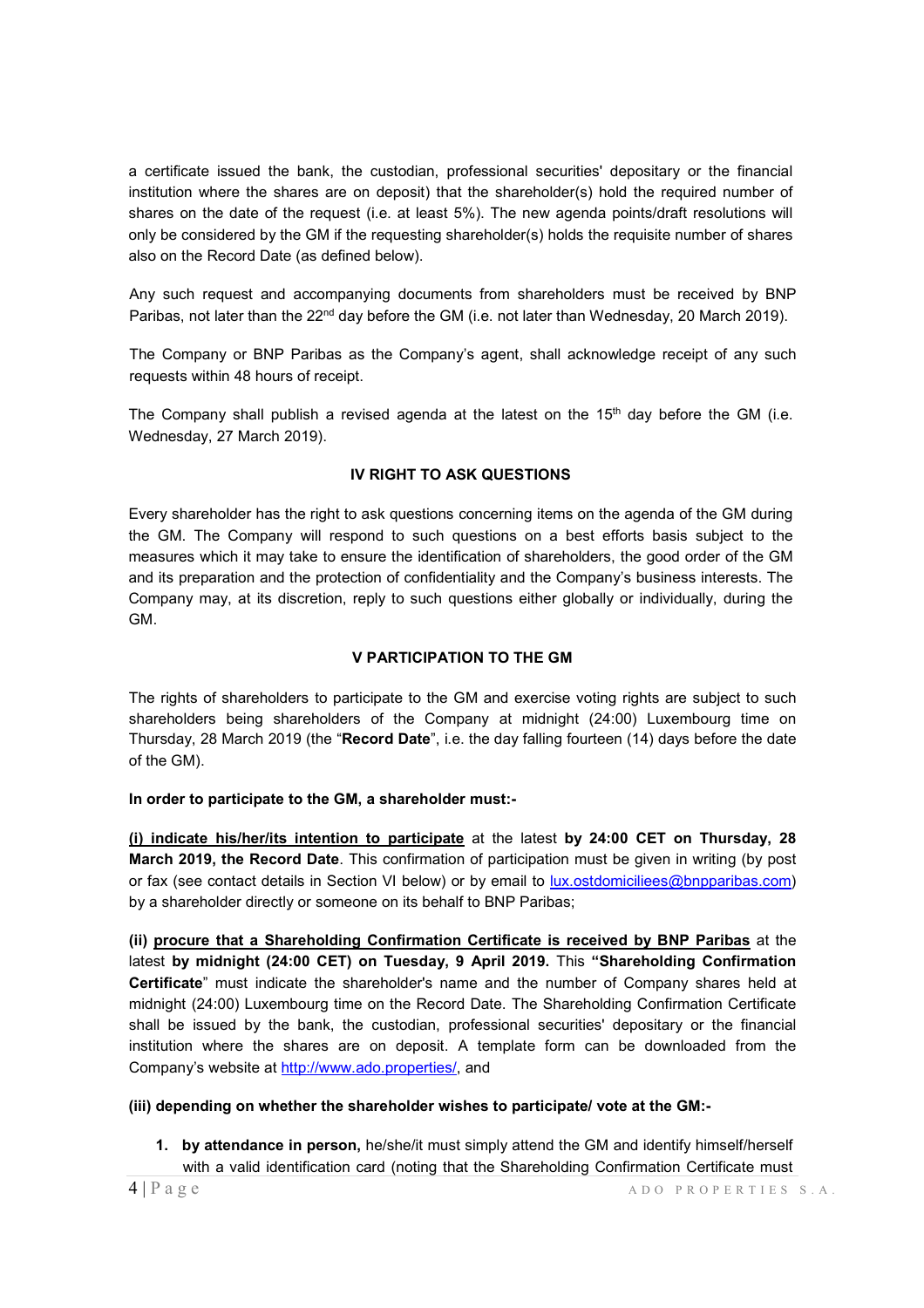already have been sent to BNP Paribas at the latest by **midnight (24:00 CET) on Tuesday, 9 April 2019**); **or** 

- 2. **by appointing a proxy of his/her/its choice to exercise his/her/its voting rights,**  he/she/it must complete and sign the Revised Proxy and Voting Form, **excluding** section 2, 3 and 4 and return that form to BNP Paribas at the latest by **midnight (24:00 CET) on Tuesday, 9 April 2019** (together with the Shareholding Confirmation Certificate mentioned above); **or**
- 3. **by appointing a proxy nominated by the Company to execute voting rights according to explicit instructions,** he/she/it must complete and sign the Revised Proxy and Voting Form, **excluding** section 1 and 3 and return that form to BNP Paribas at the latest by **midnight (24:00 CET) on Tuesday, 9 April 2019** (together with the Shareholding Confirmation Certificate mentioned above);
- **4. by voting by correspondence,** he/she/it must complete and sign the Revised Proxy and Voting Form, **excluding** section 1 and 2 and return that form to BNP Paribas at the latest by **midnight (24:00 CET) on Tuesday, 9 April 2019** (together with the Shareholding Confirmation Certificate mentioned above);

The Revised Proxy and Voting Form may be downloaded from the Company's website at http://www.ado.properties/

Persons designated as proxyholder in accordance with section 1 of the Revised Proxy and Voting Form must provide proof of their identity in form of a valid passport or identity card at the GM.

# **VI CONTACT DETAILS OF BNP PARIBAS**

The contact details of the agent duly mandated by the Company to receive confirmation of participation to the GM and to receive the Shareholding Confirmation Certificate, the Revised Proxy and Voting Form, proposals of additional agenda items and proposed resolutions pursuant to this convening notice are as follows:-

### **BNP Paribas Securities Services, Luxembourg Branch**

Corporate Trust Services

60, avenue J.F. Kennedy, L-1855 Luxembourg, Grand Duchy of Luxembourg

Postal address:- L-2085 Luxembourg, Grand Duchy of Luxembourg

Tel:+352 26 96 2389 Fax:- +352 26 96 9757

Email: lux.ostdomiciliees@bnpparibas.com